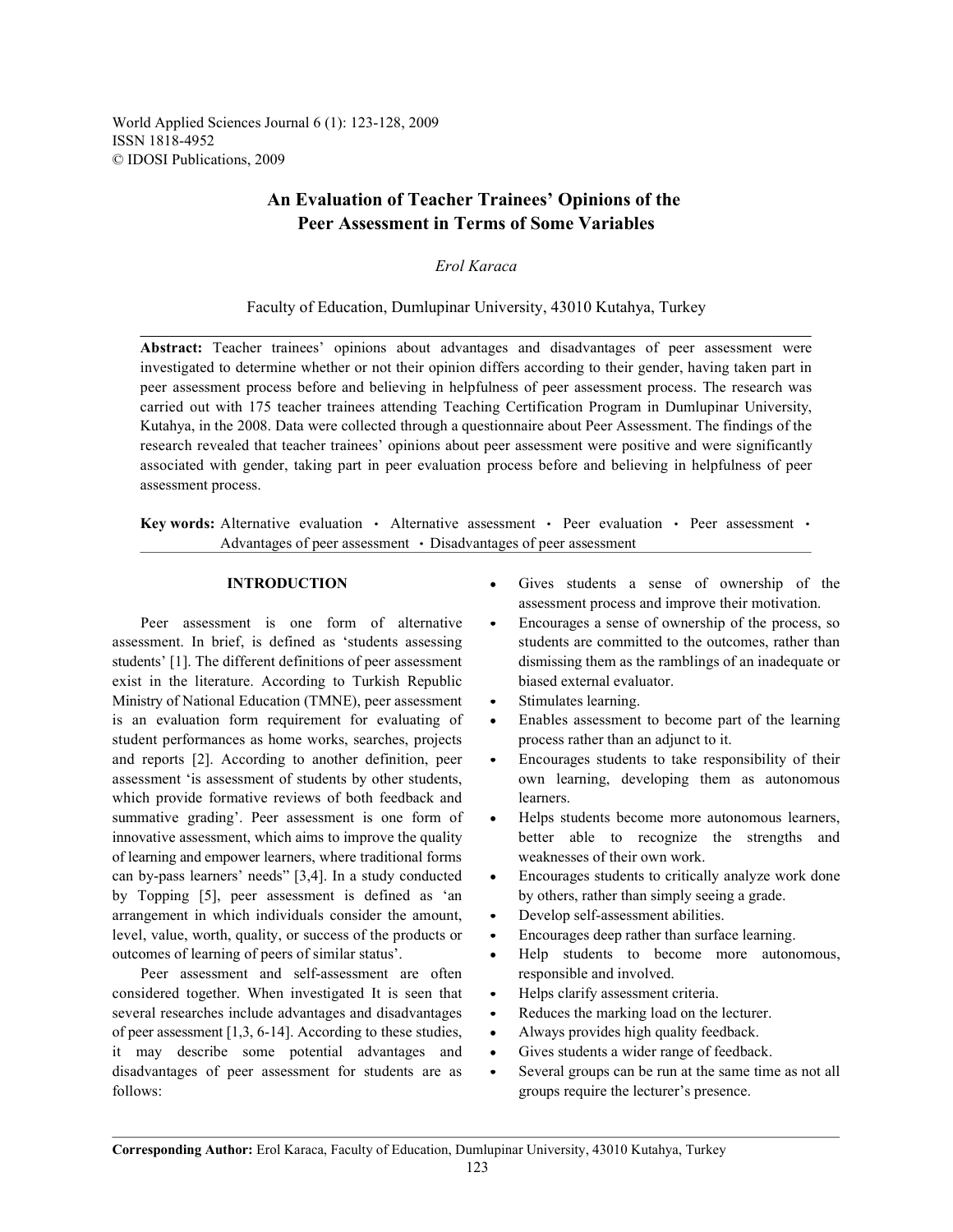- where judgment is made by a group. stress-free contexts.
- valuable to students during their course and in self and peer assessment. subsequent employment and facilitates lifelong • Don't expect to get everything right the first time.

assessment of students, there are some potential students. problems of peer assessment. First of all, there must be difficulties with the validity and reliability of assessment According to Bostock [3], peer assessments' done by students. In a recent study, Kaufman, Felder and weaknesses can be avoided with anonymity, multiple Fuller [15] examine the incidence of hitchhiking and other assessors and tutor moderation. aspects of group work to determined the validity of peer When literature on this subject is examined, it is seen assessment. According to results of their research, that research on advantages and disadvantages of peer minority students on average receive lower ratings and assessment is conducted in Western countries mostly. give higher ratings than non-minority students, with the Compared to the West, it seems that studies on peer differences being statistically significant in one class but assessment in Turkey are very recent and limited. On the not in another class. The results of a study conducted by other hand, recently there has been an increase of interest Layton and Ohland [16] are nearly identical to the results in the studies about peer assessment and its of Kaufman et al. In fact, the two studies found similar questionnaires. Considering the limited number of studies evidence of the effects of race/ethnicity on peer on peer assessment in Turkey, this study was conducted assessments. In deed, students may lack the ability to to determine advantages and disadvantages of peer evaluate each other; students may not take it seriously, assessment and it is hoped that it will contribute to the allowing friendships, entertainment value, etc. to influence existing literature on this subject. An attempt was made to their marking; students may not like peer marking because answer the following questions: of the possibility of being discriminated against, being misunderstood, etc and without lecturer intervention, 1. What are the teacher trainees' opinions about students may misinform each other [17, 18]. Besides, advantages and disadvantages of peer assessment? Stefani (1994) found student gradings to be closely 2. Do the teacher trainees' opinions about advantages related to tutor gradings but somewhat lower. But a study and disadvantages of peer assessment differ conducted by Van den Berg, Admiraal and Pilot [14] according to their gender, their having taken part in displayed most students took assessing the work of their peer assessment process before and believing in fellow students seriously and included the peer feedback helpfulness of peer assessment process? in the revision of their work. In a study conducted by Brown, Rust ve Gibbs [6] rules for involving successfully **MATERIALS AND METHODS** in peer assessment of students are determined. These rules can describe following as: **Participants:** Participants were 175 teacher trainees

- 
- 
- 
- 
- More closely parallels possible career situations Provide opportunities for rehearsal of the process in
- Develops a whole arrange of transferable skills, Collaborate with colleagues who have already used
- learning. Note what worked and did not work in the first In spite of some potential advantages of peer experience to the assignment with the next cohort of instance and build in the results of the learning

- 
- 

Brief knowledge must be given to students and University, Kutahya, in the 2008. Fifty-seven of fellow tutors before introducing the processes, participants (32.57%) were from Science and Mathematics making it quite clear in advance what is expected of for Secondary Education Graduate Program-Non Thesis them. at Graduate School of Sciences and 118 (67.43%) Explain carefully the purposes of self and peer were from Social for Secondary Education Graduate assessment to all parties. Program-Non Thesis at Graduate School of Social Make sure that students are working with explicit Sciences. The students graduated from faculties of criteria for success. science and/or humanities attend these programs. One Ensure that whenever students are evaluating work hundred and twenty-three of participants (70.30%) were they provide full and appropriate evidence for the female and the remaining 52 (29.70%) were male. The mean marks or awards given, based upon the agreed age of the participants was 27.8 years ranging from criteria. 21 to 34. Twenty-six of participants (14.90%) had taken attending Teaching Certification Program in Dumlupinar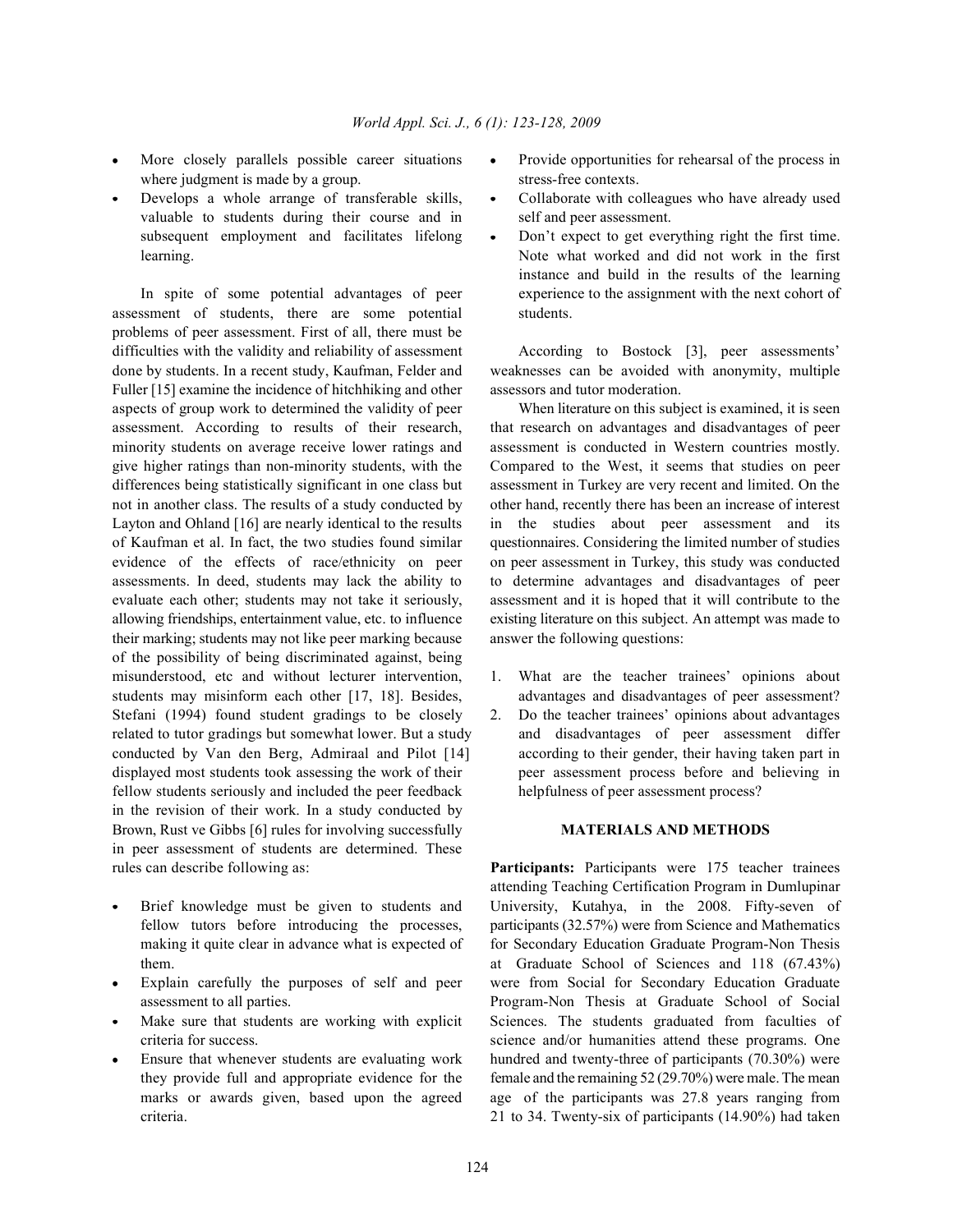remaining 149 (85.10%) had never taken part in at a of the study was explained to the teacher trainees and peer evaluation process. Nine of participants (5.10%) they were asked to read the instructions. The teacher believed in helpfulness of peer assessment process trainees completed the questionnaires independently in greatly, 44 (25.10%) believed in helpfulness of peer approximately 25 minutes. assessment process, 41 (24.40%) had no idea about believing in helpfulness of peer assessment process, 63 **RESULTS AND DISCUSSION** (36.00%) did not believed in helpfulness of peer evaluation process and the remaining 18 (10.30%) did not **Opinions about Advantages and Disadvantages of Peer** believed in helpfulness of peer evaluation process **Assessment of Teacher Trainees:** The findings related to completely. All the university students in the sample are opinions about advantages and disadvantages of peer Turkish citizens and participated in the study voluntarily. assessment of teacher trainees are indicated in Table 1.

by researcher, was used. This questionnaire about peer peer assessment. Accordingly, three of the opinions assessment is a measure for determining the teacher about advantages and disadvantages of peer assessment trainees' opinions about advantages and disadvantages in which they agree most strongly level are 'Peer of peer assessment, scanning literature on this subject assessment encourages students to critically analyze and benefiting from the views of a group of specialist. The work done by others', 'Peer assessment allows students questionnaire about peer assessment (QPA) consists of to take part in the assessment process' and 'Peer two sections. The first part is the form relating to assessment promotes interaction among students in a demographic and personal information. The second part course'. Three of the opinions about advantages and includes 18 expressions related to opinions about disadvantages of peer assessment in which they disagree advantages and disadvantages of peer assessment on a most strongly are 'Students may lack the ability to 5-point Likert-type scale consisting of 5 choices, from evaluate each other', 'Students may not take it seriously, 1=strongly Disagree to 5=Strongly Agree [20]. allowing friendships, entertainment value, etc. to influence

the study group. One respondent' form was omitted, like peer assessment for the possibility of being because they were not filled out according to the discriminated against, being misunderstood, instructions. Responses in questionnaires were coded misinterpreted etc.'. according to choice number of each expression. As such The findings obtained from this study show that the coded responses can be used to determine frequency teacher trainees agree at a lower level on disadvantages distribution of responder to each choice [21]. Because of peer assessment, they agree at a higher level on measurement information relating to the research data are advantages of peer assessment. Accordingly, it can be in level of classification scale, non-parametric statistic implied that the teacher trainees adopt peer assessment as tests were conducted to research data. Non-parametric a positive assessment method. statistics is a branch of statistics concerned with non-parametric statistical models and non-parametric **Opinions about Peer Assessment of Teacher Trainees in** inference, including non-parametric statistical tests. **Terms of Some Variables:** Whether or not the teacher Non-parametric methods are often referred to as trainees' opinions about advantages and disadvantages *distribution free* methods as they do not rely on of peer assessment vary according to their gender, having assumptions that the data are drawn from a given taken part in peer assessment process before and probability distribution. The opposite is parametric believing in helpfulness of peer assessment process was statistics [22]. Accordingly, frequency distribution of also analyzed with Chi-square statistics. The results of given responses for each expression in the questionnaire analysis revealed that pore number in which expected was examined and its mod and median was calculated. value was smaller than five got over 20% of total pore Data were analyzed with Chi-square statistics. It was number. This case was required combination in the level accepted that significant level was .05 in all analysis. of line and column in which was low of expected value

in the study group within a one-week period in the form of 'strongly agree', 'agree', 'disagree' and 'strongly

part in at any peer evaluation process and the autumn term of the academic year 2008–2009. The purpose

**Data Collection:** In this study, a questionnaire, developed form of 'agree' and 'strongly agree'' to opinions about The QPA was administered to 176 teacher trainees in their marking in peer assessment' and 'Students may not As in Table 1, the teacher trainees responded in the

**Procedure:** QPA was administered to the teacher trainees the questionnaire were reduced to four from five in the [23]. Accordingly, given response categories for items in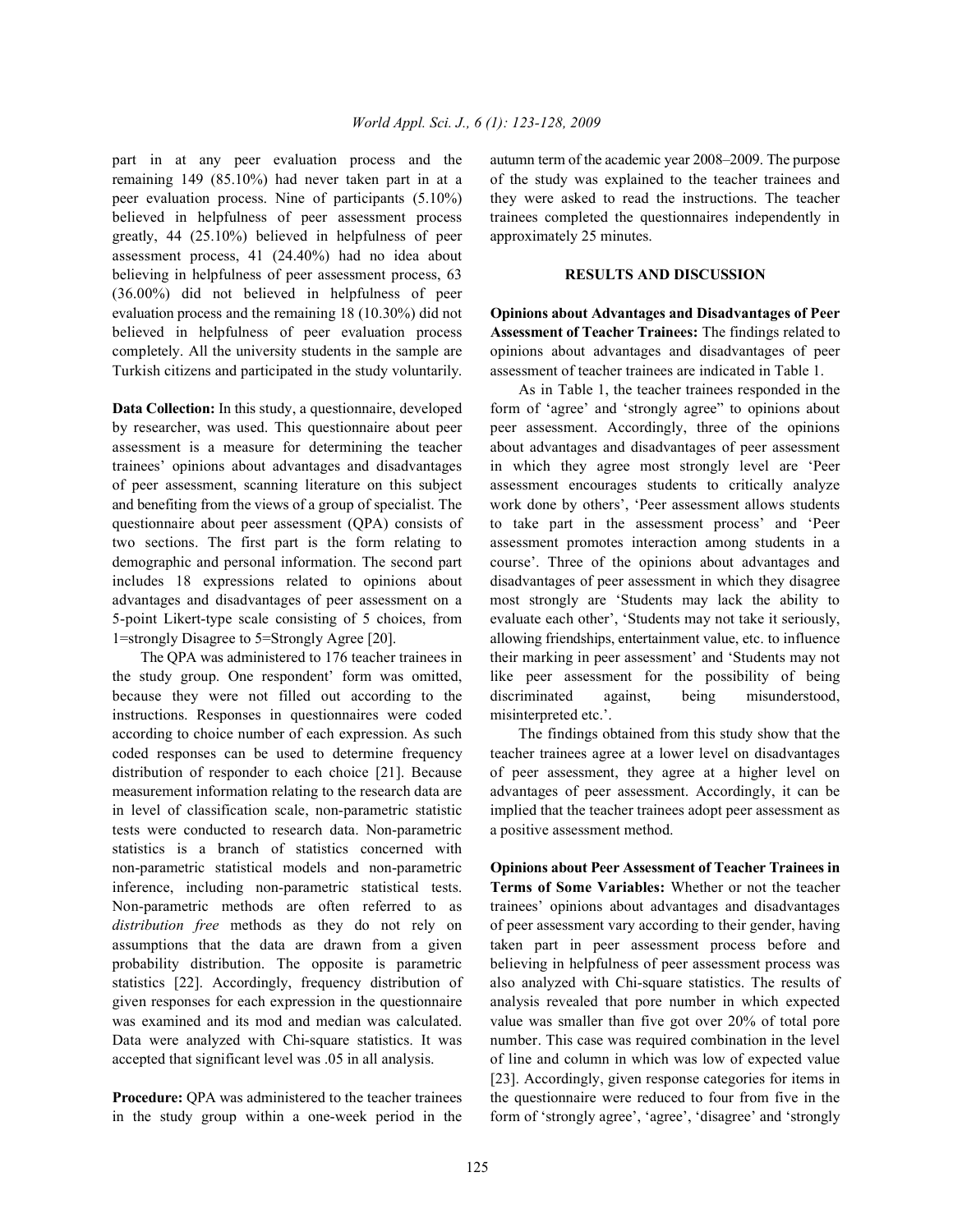| World Appl. Sci. J., 6 (1): 123-128, 2009 |  |  |
|-------------------------------------------|--|--|
|                                           |  |  |

Table 1: Opinions about peer assessment of teacher trainees in sample group

|     | Opinions about peer assessment                                                                                                    | Median | Mod |
|-----|-----------------------------------------------------------------------------------------------------------------------------------|--------|-----|
| 1.  | Peer assessment allows students to take part in the assessment process                                                            |        |     |
| 2.  | Assessing peers can enhance understanding                                                                                         |        |     |
| 3.  | Peer assessment helps students to become more autonomous, responsible and involved                                                |        |     |
| 4.  | Peer assessment promotes interaction among students in a course                                                                   |        | 4   |
| 5.  | Peer assessment encourages students to critically analyses work done by others                                                    |        | 5   |
| 6.  | Peer assessment helps clarify assessment criteria                                                                                 |        |     |
| 7.  | Peer assessment gives students a wider range of feedback                                                                          |        |     |
| 8.  | Feedback from peer assessment is as useful as assessment by a teacher                                                             | 3      | 4   |
| 9.  | Peer assessment more closely parallels possible career situations where judgment is made by a group                               | 3      | 4   |
| 10. | Peer assessment reduces the marking load on the lecturer                                                                          | 3      | 4   |
| 11. | Several groups can be run at once as not all groups require the lecturer's presence in peer assessment                            | 4      | 4   |
| 12. | Assessing peers is a way to learn from each other                                                                                 | 4      | 4   |
| 13. | Peers are able to assess fairly and accurately                                                                                    | 4      | 4   |
| 14. | Additional workload from peer assessment is worth the effort                                                                      |        | 4   |
| 15. | Students may lack the ability to evaluate each other                                                                              | 4      | 4   |
| 16. | Students may not take it seriously, allowing friendships, entertainment value, etc. to influence their marking in peer assessment | 3      | 4   |
| 17. | Students may not like peer assessment because of the possibility of being discriminated against, being misunderstood, etc.        | 3      | 4   |
| 18. | Students may misinform each other because of without lecturer intervention in peer assessment                                     |        |     |

Table 2: The Results of Chi-square statistics related to opinions about peer assessment of teacher trainees in terms of some variables

|                | Gender   |                |          | Having taken part in peer assessment process before |    |          | Believing in helpfulness of peer assessment process |    |          |
|----------------|----------|----------------|----------|-----------------------------------------------------|----|----------|-----------------------------------------------------|----|----------|
| Item No        | $\chi^2$ | sd             | p        | $\chi^2$                                            | sd | p        | $\chi^2$                                            | sd | p        |
|                | 7.032    | $\overline{4}$ | 0.134    | 2.903                                               | 3  | 0.407    | 36.581                                              | 6  | $0.000*$ |
| $\overline{2}$ | 2.172    | $\overline{4}$ | 0.704    | 1.695                                               | 3  | 0.638    | 16.795                                              | 6  | $0.010*$ |
| 3              | 8.122    | $\overline{4}$ | 0.087    | 3.895                                               | 3  | 0.273    | 26.216                                              | 6  | $0.000*$ |
| $\overline{4}$ | 8.774    | $\overline{4}$ | 0.067    | 1.088                                               | 3  | 0.780    | 19.890                                              | 6  | $0.003*$ |
| 5              | 1.792    | $\overline{4}$ | 0.774    | 2.455                                               | 3  | 0.483    | 28.497                                              | 6  | $0.000*$ |
| 6              | 5.063    | $\overline{4}$ | 0.281    | 2.783                                               | 3  | 0.426    | 22.492                                              | 6  | $0.001*$ |
| 7              | 5.954    | $\overline{4}$ | 0.203    | 8.688                                               | 3  | $0.034*$ | 18.414                                              | 6  | $0.005*$ |
| 8              | 16.109   | $\overline{4}$ | $0.003*$ | 4.523                                               | 3  | 0.210    | 10.350                                              | 6  | 0.111    |
| 9              | 9.124    | $\overline{4}$ | 0.058    | 6.819                                               | 3  | 0.078    | 18.504                                              | 6  | $0.005*$ |
| 10             | 0.764    | $\overline{4}$ | 0.943    | 1.572                                               | 3  | 0.666    | 7.288                                               | 6  | 0.295    |
| 11             | 4.273    | $\overline{4}$ | 0.370    | .216                                                | 3  | 0.975    | 11.660                                              | 6  | 0.070    |
| 12             | 8.856    | $\overline{4}$ | 0.065    | 4.965                                               | 3  | 0.174    | 24.391                                              | 6  | $0.000*$ |
| 13             | 3.350    | $\overline{4}$ | 0.501    | 6.393                                               | 3  | 0.094    | 12.852                                              | 6  | $0.045*$ |
| 14             | 2.100    | $\overline{4}$ | 0.717    | 1.078                                               | 3  | 0.782    | 21.174                                              | 6  | $0.002*$ |
| 15             | 3.744    | $\overline{4}$ | 0.442    | 5.397                                               | 3  | 0.145    | 11.886                                              | 6  | 0.065    |
| 16             | 0.755    | 4              | 0.944    | 1.025                                               | 3  | 0.795    | 8.925                                               | 6  | 0.178    |
| 17             | 3.656    | $\overline{4}$ | 0.455    | .869                                                | 3  | 0.833    | 8.553                                               | 6  | 0.200    |
| 18             | 3.515    | 4              | 0.476    | .801                                                | 3  | 0.849    | 10.228                                              | 6  | 0.115    |

disagree' in terms of either variables. Categories related to opinion specified in just item 8 in terms of gender; in believing in helpfulness of peer assessment process were levels of agree with opinion specified in just item 7 reduced to three and analyses were repeated. The according to having taken part in peer assessment findings obtained were indicated in Table 2. process before; in levels of agree with opinion specified As in Table 2, the results of Chi-square statistics in item 1, 2, 3, 4, 5, 6, 7, 9, 12, 13 and 14 in the revealed a significant difference in levels of agree with questionnaire according to believing in helpfulness of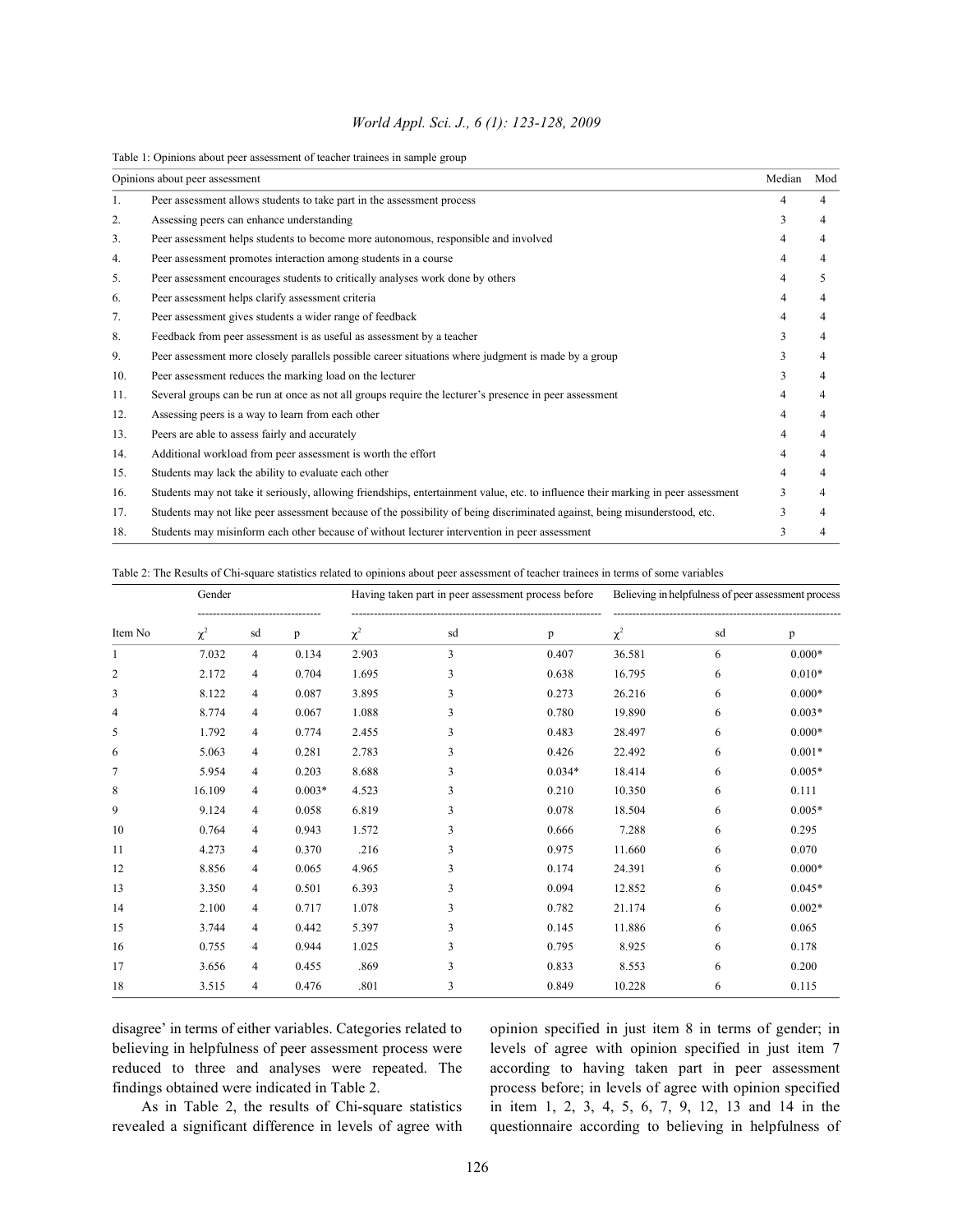trainees' 'agree with' opinion for the item 'feedback from also determined in the aforementioned researches that peer assessment is as useful as assessment by a teacher' there are many possible advantages of peer assessment in is at a higher level when compared to that of the male learning in terms of both assessor and individual who is teacher trainees'. Furthermore, the results revealed that assessed. Furthermore, in a great many of the the teacher trainees who had taken part in peer aforementioned researches, it was emphasized that assessment process before, 'agree with' the opinion 'peer disadvantages of peer assessment can be overcome and assessment gives students a wider range of feedback' at pointed out some suggestions about disadvantages of a higher level, compared to the teacher trainees who have peer assessment. never taken part in peer assessment process before. As in every research, there are also some restraints in Finally, according to findings of the research, the teacher this research. The most important of these restraints is trainees who were believed in helpfulness of peer based on the opinions about peer assessment of 175 assessment process agree with all the opinions about teacher trainees in this research. Considering this advantages of peer assessment at a higher level compared restraint, a number of studies should be conducted in all to the teacher trainees who were not believed in of the programs under faculties of education with the helpfulness of peer assessment process.  $\blacksquare$  other variables as type of teaching program and general

The peer assessment is a new assessment model that compared with the findings of this research. allows students to take part in the assessment process. Knowing the teacher trainees' opinions about peer **REFERENCES** assessment is essentially important in terms of obtaining peer assessment competencies of teacher trainees and 1. Hughes, I., 2006. Peer assessment what's it all teacher and applying the peer assessment method more about?, The Higher Education Academy, Center for effectively. Bioscience, http://stadium.open.ac.uk/perspectives/

trainees' opinions about peer assessment are positive and 338,2,What is peer assessment and why do it? significantly associated with their gender, having taken 2. Repuclic of Turkish Ministry of National Education part in peer assessment process before and believing in (TMNE) (2005). Mathematics Course Teaching helpfulness of peer assessment process. The results of Program and Guide (1-5. Classes) for Primary research revealed that the teacher trainees found peer Education. Ankara. assessment useful in several ways as an assessment 3. Bostock, S., 1994. Student peer assessment, method to encourage students to critically analyze work The Higher Education Academy, done by others, to allow students to take part in the http://www.palatine.ac.uk/files/994.pdf. assessment process and to promote interaction among 4. Mc Dowell, L. and Mowl, G. (1996). Innovative students in a course. Furthermore in the research, the assessment - its impact on students, in Gibbs, G. (ed.) teacher trainees emphasized that peer assessment can Improving Student Learning through Assessment have some disadvantages as 'Students may lack the and Evaluation, Oxford: The Oxford Centre for Staff ability to evaluate each other', 'Students may not take it Development, pp: 131-147. seriously, allowing friendships, entertainment value, etc. 5. Topping, K., 1998. Peer assessment between to influence their grading in peer assessment' and students in colleges and universities. Rev. Edu. Res., 'Students may not like peer assessment because of the 68: 249-276. possibility of being discriminated against, being 6. Brown, S., C. Rust and G. Gibbs, 1994. Involving misunderstood, etc. In the literature, this result is in students in the assessment process, in Strategies for parallel with the findings of the researches conducted by Diversifying Assessments in Higher Education, Weaver and Cotrell [9], Brown, Rust and Gibbs [6], Oxford: Oxford Centre for Staff Development and at Bostock [3], Stefani [19], Topping [5], Zariski [7], Race [8], DeLiberations http://www.lgu.ac.uk/deliberations/ Hartley [12], Heywood [17], Hughes [1], Van den Berg, ocsd-pubs/div-ass5.html.

peer assessment process. Accordingly, the female teacher Admiraal and Pilot [14] about the peer assessment. It was

**CONCLUSION** opinions about advantages and disadvantages of peer academic achievement grade averages related with the assessment and the findings obtained should be

- The findings of the study show that the teacher assessment/documents/hughes presentation.ppt#
	-
	-
	-
	-
	-